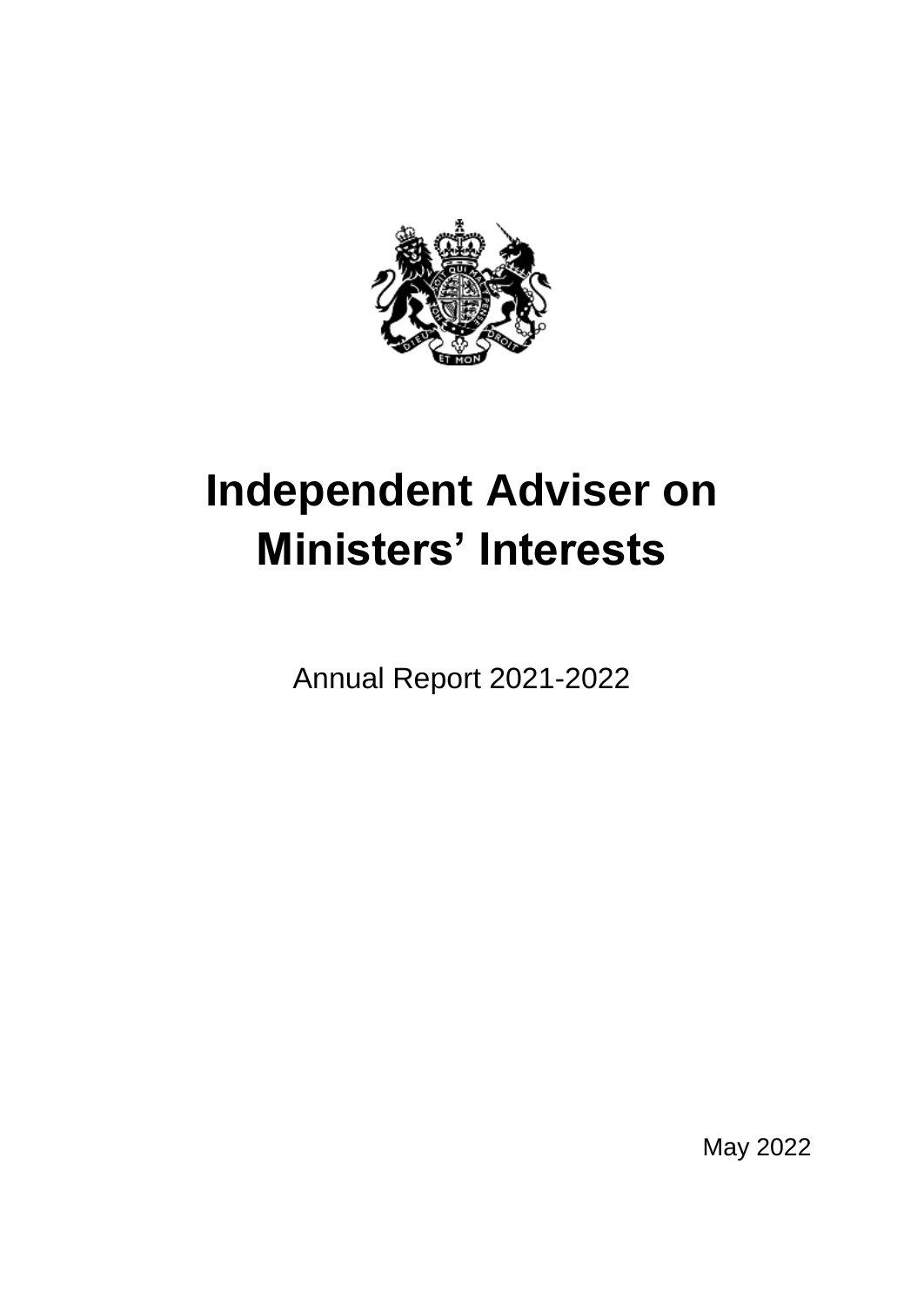# **Contents**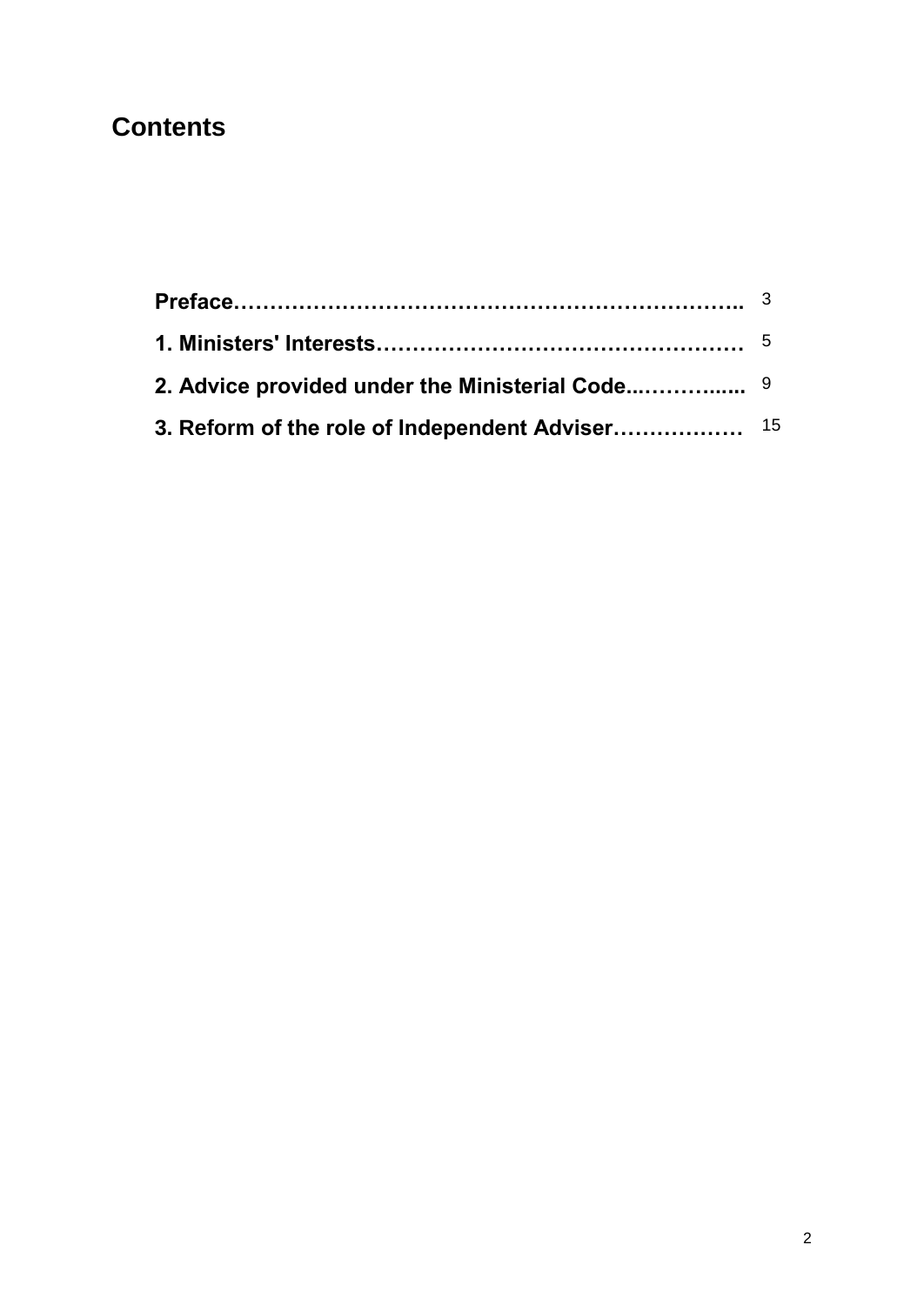## **Preface**

This is my second Annual Report as Independent Adviser on Ministers' Interests. It is issued alongside my third publication of the List of Ministers' Interests, which I am pleased to have restored to their regular cycle. This report is also the first to be published on a new dedicated online presence for the office of the Independent Adviser and supported by dedicated staff, under my supervision. I have also had cause to provide formal advice to the Prime Minister on two occasions, and that advice has been published in a timely manner. At the time of writing, a further investigation is nearing the stages of completion.

In the period under review, the Prime Minister has now implemented a number of changes to the office of Independent Adviser. These include amended Terms of Reference which were published on 27 May 2022.

In a letter of 23 December 2021 to the Prime Minister, I wrote that, 'I would expect by the time of my next Annual Report in April to be able to describe the role of Independent Adviser in terms of considerably greater authority, independence and effect'. This correspondence with the Prime Minister followed the discovery of material relevant to my initial investigation into the refurbishment of the private accommodation at 11 Downing Street that had not originally been disclosed to me. The Annual Report considers the matter in detail.

In the event, I was unable to publish my Annual Report last month as the Government had not yet published its amendments. Instead, I resolved to publish in any event during the month of May, one calendar year on from my original report. Now that the Government has issued its Policy Statement in the past few days, I have reflected on those changes to my Terms of Reference and other aspects of the Prime Minister's undertaking last December. Again, these are covered in detail in the Annual Report.

Granting the Independent Adviser an independent right to initiate inquiries into ministerial conduct has been called for over many years. The changes now offered by the Government are at a low level of ambition. Nevertheless, given the new provision for greater transparency in the event of a Prime Minister intervening to prevent an independently-initiated inquiry from proceeding, I believe that under normal circumstances this would be a workable scheme. The grounds for refusal by a Prime Minister would need to pass a very high standard, such as national security. Even then, an Independent Adviser would now generally be able publish the reasons for a Prime Minister's refusal.

The circumstances of the period covered by my report, however, have been far from normal. For much of the year, the conduct of the Prime Minister himself has potentially been subject to consideration against the requirements of the Code. Accordingly, and whether unfairly or not, an impression has developed that the Prime Minister may be unwilling to have his own conduct judged against the Code's obligations. The test for the credibility of these new arrangements is whether they are sufficient to command public trust in the independence of the Independent Adviser. This must be accompanied by a willingness of those subject to the Code, including the Prime Minister, to justify their conduct – in the light of the provisions of the Code – to Parliament and to the public. For example, this may be an explanation of how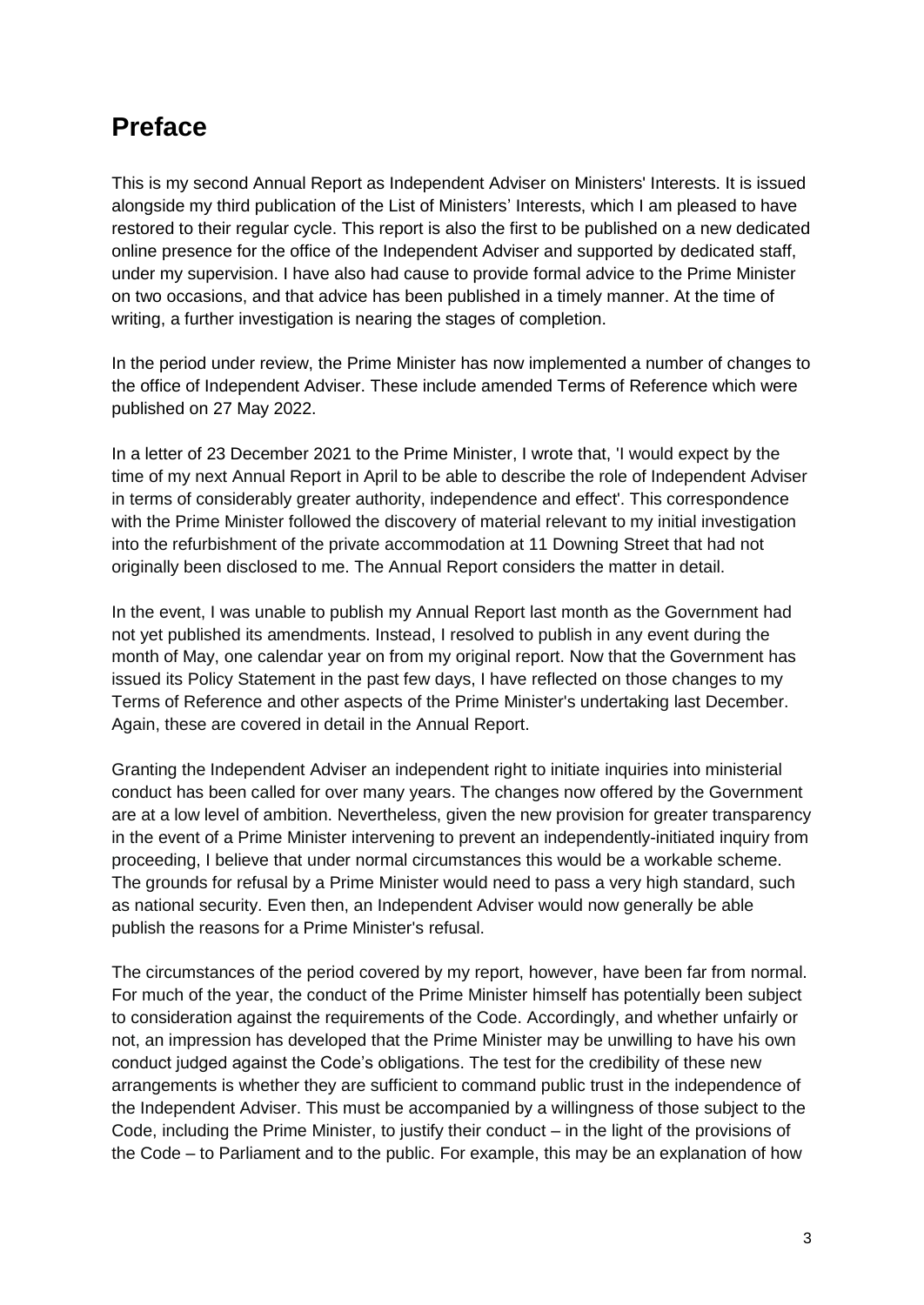they believe that their behaviour is consistent with the Code, or an acknowledgement and explanation of why they have fallen short of its standards.

It may be especially difficult to inspire that trust in the Ministerial Code if any Prime Minister, whose code it is, declines to refer to it. In the case of the Fixed Penalty Notice recently issued to and paid by the Prime Minister, a legitimate question has arisen as to whether those facts alone might have constituted a breach of the overarching duty within the Ministerial Code of complying with the law. It may be that the Prime Minister considers that no such breach of his Ministerial Code has occurred. In that case, I believe a Prime Minister should respond accordingly, setting out his case in public.

This matters to the integrity of the Independent Adviser who, otherwise, might until recently have had to seek a Prime Minister's consent to make inquiries into a Prime Minister's conduct. In the present circumstances, I have attempted to avoid the Independent Adviser offering advice to a Prime Minister about a Prime Minister's obligations under his own Ministerial Code. If a Prime Minister's judgement is that there is nothing to investigate or no case to answer, he would be bound to reject any such advice, thus forcing the resignation of the Independent Adviser.

Such a circular process could only risk placing the Ministerial Code in a place of ridicule. Instead, and since the point when the inquiries by the Cabinet Secretary (later conducted by the Second Permanent Secretary) and the Metropolitan Police were embarked upon, I have repeatedly counselled the Prime Minister's official and political advisers that the Prime Minister should be ready to offer public comment on his obligations under the Ministerial Code, even if he has judged himself not to be in breach. This has been my standing advice, which I was assured had been conveyed to the Prime Minister. Its purpose has simply been to ensure that the Prime Minister should publicly be seen to take responsibility for his own conduct under his own Ministerial Code. That advice has not been heeded and, in relation to the allegations about unlawful gatherings in Downing Street, the Prime Minister has made not a single public reference to the Ministerial Code.

The Independent Adviser is neither the author nor the guardian of the Ministerial Code. Those roles properly belong to the Prime Minister. Nevertheless, it is reasonable for the Independent Adviser, consistent with his own obligations to uphold the Seven Principles of Public Life, to promote the integrity of the Ministerial Code and ensure that its provisions are applied fairly and transparently. I have set out my advice accordingly.

aniquais

The Rt Hon Lord Geidt Independent Adviser on Ministers' Interests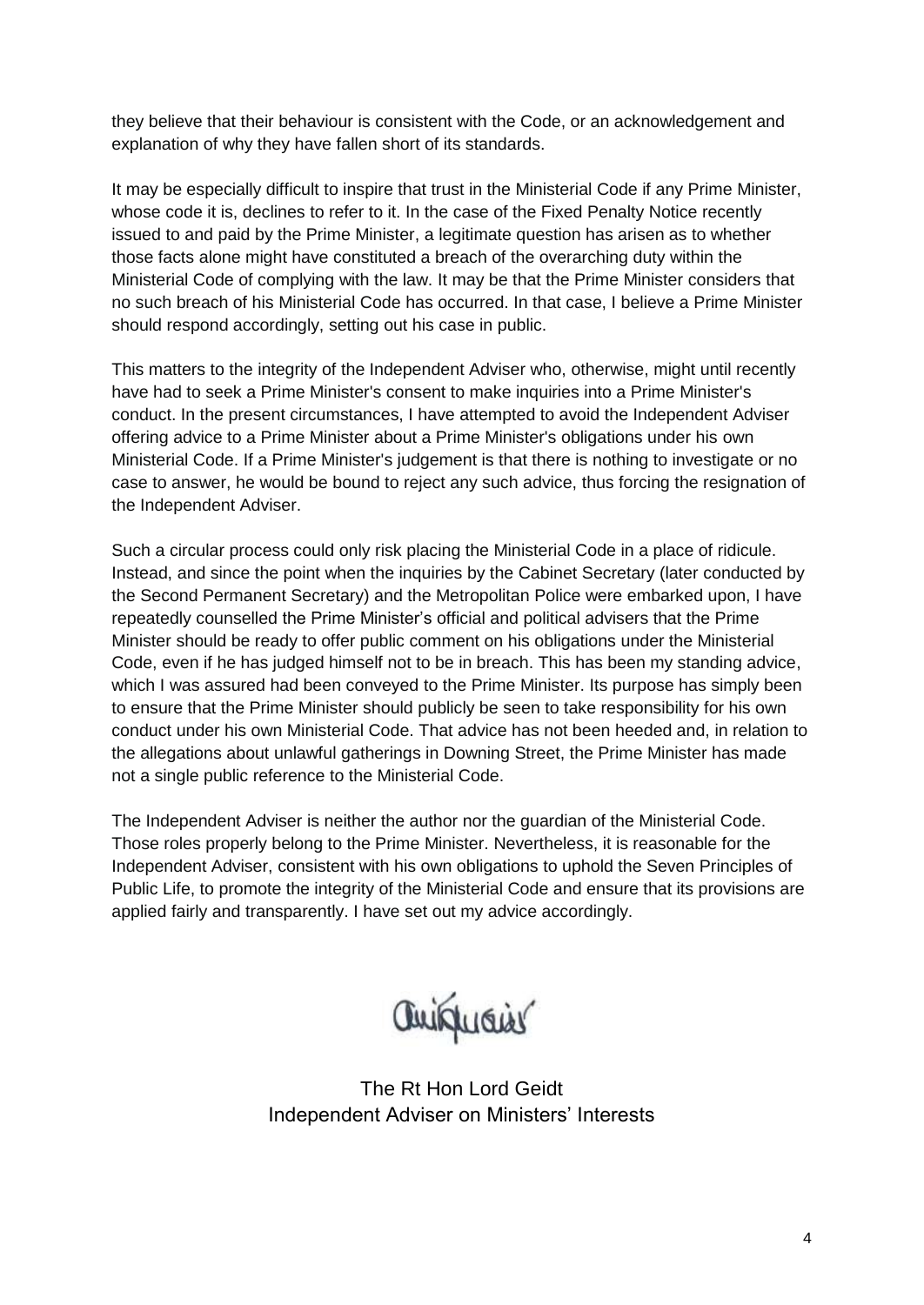# **1. Ministers' Interests**

- 1. Under the Ministerial Code (7.2), *"it is the personal responsibility of each Minister to decide whether and what action is needed to avoid a conflict or the perception of a conflict, taking account of advice received from their Permanent Secretary and the Independent Adviser on Ministers' interests"*.
- 2. Thus under my Terms of Reference, one of the core responsibilities of the Independent Adviser is to provide advice to Ministers on the handling of their private interests. Notably such advice may include actions that I or the relevant Permanent Secretary may recommend the Minister should take in order to uphold the standards set out in the Ministerial Code. The crucial standard, expressed at the beginning of the relevant Chapter of the Code, is the general principle that *"Ministers must ensure that no conflict arises, or could reasonably be perceived to arise, between their public duties and their private interests, financial or otherwise".*
- 3. The Code itself, in Chapter 7, prescribes the process by which all Ministers should, following appointment, declare their interests and receive advice. By following this process carefully and taking due account of any advice received, Ministers can faithfully discharge their obligations under the Ministerial Code. As set out above and in the Code, it is ultimately the Minister's personal responsibility to decide what action is needed to ensure that no actual or perceived conflict arises between their public duties and their private interests.
- 4. Under the process set out in the Code, all Ministers, upon their appointment to office, are required to declare in writing to their Permanent Secretary all interests which might be thought to give rise to a conflict. In doing so, I encourage Ministers to be comprehensive and, even in instances where a particular interest may not appear relevant to the office held, to err on the side of disclosure so that the fullest advice can be offered in return.
- 5. In particular, Ministers are asked to give information relating to:
	- their financial interests, including both assets and liabilities
	- any blind trusts or blind management arrangements they have set up
	- their tax affairs
	- directorships and shareholdings
	- investment properties
	- any public appointments
	- any links with charities as a patron, trustee or member
	- any other relevant interests
	- interests of their spouse, partner or close family members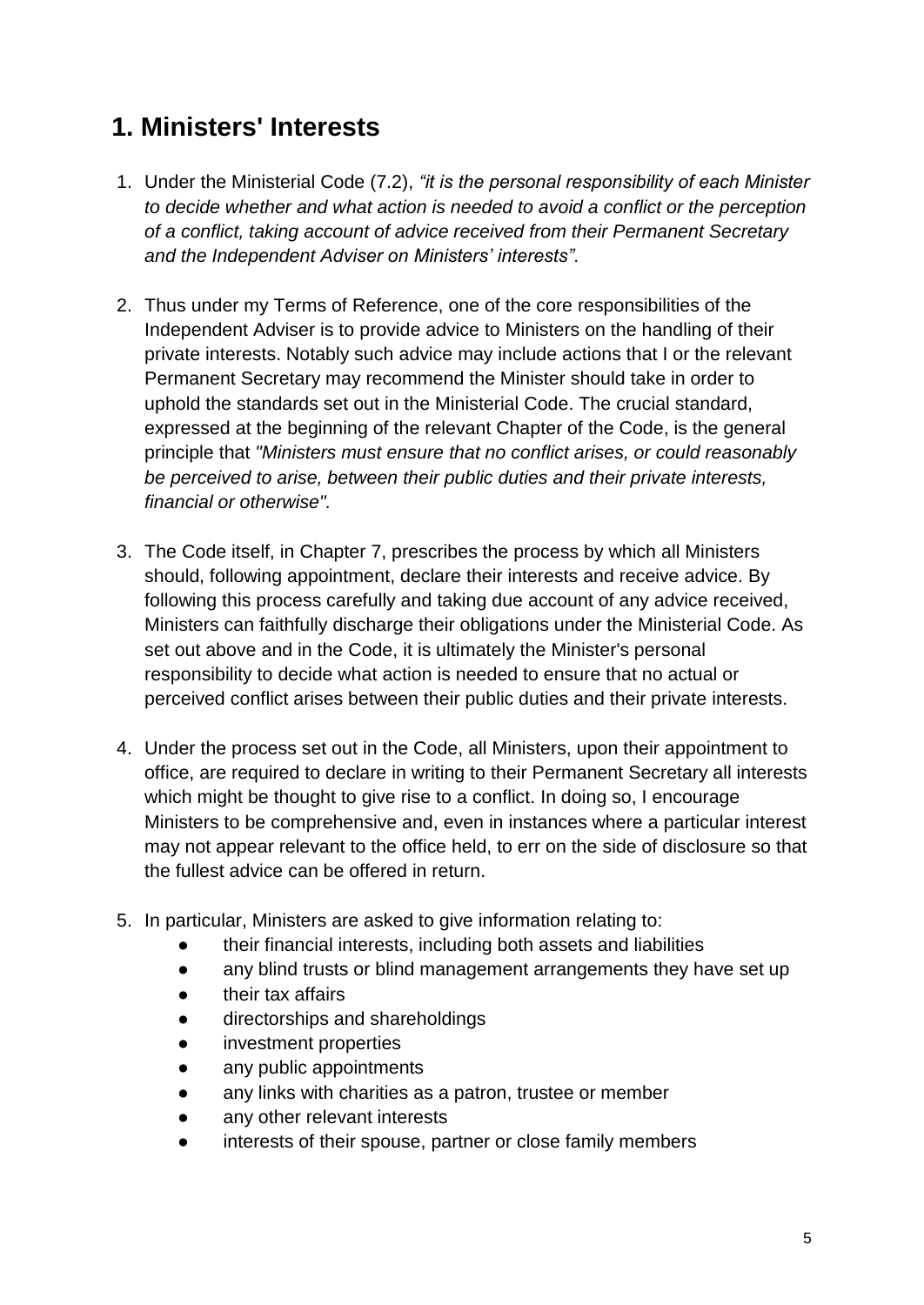- 6. The declaration is reviewed by the Permanent Secretary, who brings to bear an in-depth understanding of the Minister's portfolio and responsibilities, as well as the associated activity of the Department. The Permanent Secretary provides advice on any action that they advise should be taken (including immediately, without waiting for the remainder of the process) and then the declaration, with that advice, is shared with my secretariat. I review each declaration and, at that stage, particular issues may also be drawn to my attention. I may at that stage ask for further information or analysis. In some instances I may meet the Minister in question to discuss a particular aspect of their declaration or an intended course of action. Ultimately, my advice is shared back with the Minister in line with paragraph 7.2 of the Ministerial Code.
- 7. In line with the Code, which requires that a declaration is made *'on appointment to each new office'*, Ministers are asked to complete a new declaration whenever they move roles or if there is a substantial change to their portfolio. Ministers are also expected to inform their department of any substantive change in their circumstances during the intervening period.
- 8. The Ministerial Code requires that a statement covering relevant interests be published twice yearly. This takes the form of a List of Ministers' Interests. As set out in the preamble to the document each time it is published, the List does not include every interest that a Minister has declared; it is not a register. Rather, it provides information about those interests, including of close family, which are, or may be perceived to be, directly relevant to a Minister's ministerial responsibilities. It also provides details of charities where a Minister is a trustee or patron. An element of my role as Independent Adviser is to advise on what is necessary to publish within the List.

#### *Ministers' Interests during 2021/22*

- 9. The List published today marks the third List of Ministers' Interests which I have overseen. The List published in May 2021 was the first under my tenure as Independent Adviser on Ministers' Interests, and followed an unfortunate interregnum in the regular publishing cycle that followed the resignation of my predecessor in November 2020.
- 10.As I wrote in my first Annual Report last May, in order to move quickly to reestablish the regular publication cycle, I prioritised the review of all declarations made by Ministers who had been appointed to their roles shortly before or since Sir Alex Allan's resignation, and those of all Ministers in the Cabinet, as well as any other material changes in the circumstances of other Ministers which were brought to my attention.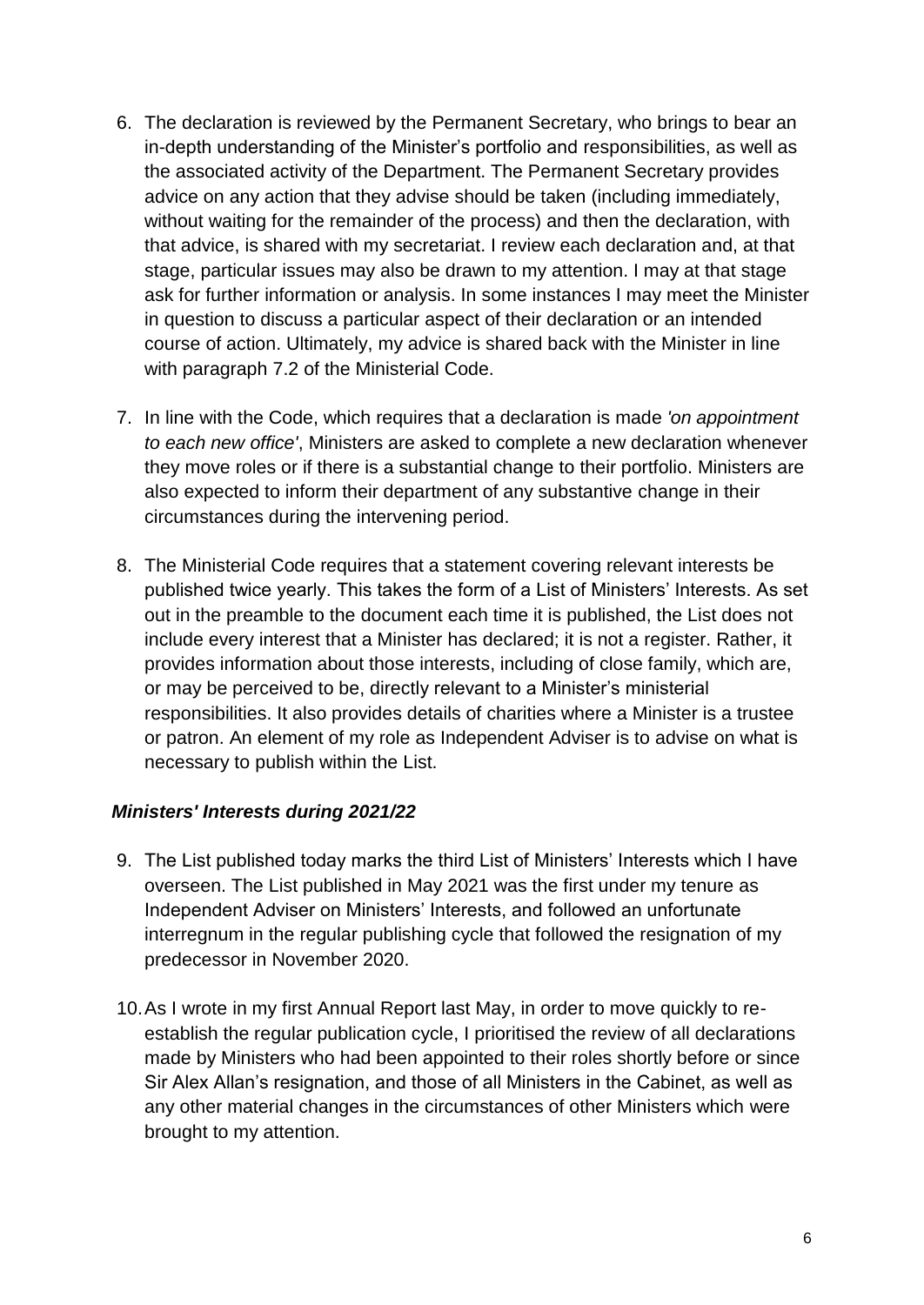- 11.In September 2021, the Prime Minister carried out a number of changes to the composition of the Government, leading to a number of new appointments. The second List of the year was duly published in November 2021, reflecting those new appointments. I had by that stage also been able to review the declarations of all other Ministers.
- 12.Ahead of the publication of the latest List of Ministers' Interests, Ministers have been asked to review and confirm that they remain up to date, highlighting where any changes have occurred. Where necessary, I have provided further advice in response to any such changes.
- 13.The List published today is a result of the aforementioned process. I have found that the majority of the instances in which I have been required to provide advice have related to:
	- The extent to which certain outside roles are compatible with holding ministerial office. I have taken the view that where an appointment can conceivably be construed as a second job, it should not be held, given the long-standing principle that it is inappropriate for Ministers to hold second jobs.
	- Whether it was appropriate for Ministers to hold shares in particular companies where there might be thought to be a connection to their portfolio. In some cases this has been resolved by Ministers placing their holdings under a blind management arrangement or trust; in others by them disposing of their shareholding. Blind trusts / blind management arrangements are longstanding mechanisms for protecting ministers in the handling of their interests. They ensure Ministers are not involved in decisions on the management, acquisition or disposal of items in the arrangement and do not have live knowledge of the contents of such arrangements.
	- Where interests and jobs are held by spouses, friends and family members which have any kind of bearing on the Minister's role, how these can be effectively accounted for and properly managed. Where the interests of a Minister's close family might be of relevance, it is also important to consider the privacy of those family members - who in most cases do not hold office themselves - as well as the need to avoid compromising the ability of those closely connected with Ministers to continue in gainful employment.
	- Constituency interests: particularly relating to pre-existing constituency work from before the Minister was appointed to a relevant role, and how to ensure that Ministers are not engaged with decisions which could have a bearing on constituency interests through their Ministerial roles.
- 14.My secretariat has also undertaken checks against the published Register of Members' Interests, in order to ensure consistency in declarations and in the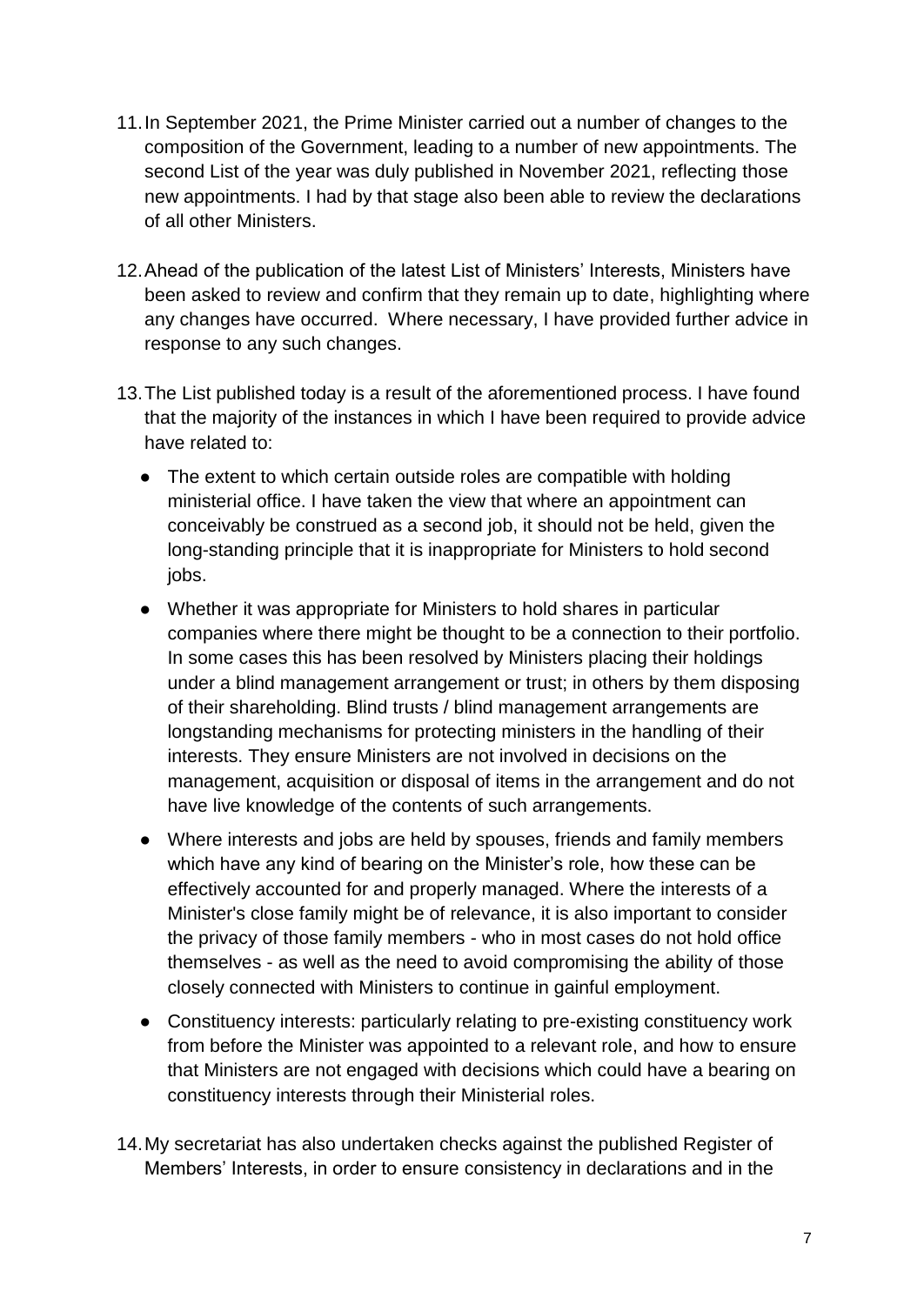List. I have on occasion also seen fit to offer a reminder of the need to guard against the risk that a political donation - received and registered as a Member of Parliament - could give rise to a perceived or actual conflict of interest, were there to be a degree of overlap between the source of the donation and Ministers' public duties on behalf of the Government.

- 15.The List of Ministers' Interests published today is therefore a reflection of the current interests of Ministers which are relevant to their portfolios. I am content that any actual, potential and perceived conflicts have been resolved to my satisfaction.
- 16.As I wrote in my first Annual Report, it was my firm intention on beginning this role that the twice-yearly publication should be resumed and maintained, as envisaged in the Code. It is important that the publication remains regular and up to date, not least to help uphold public confidence in the arrangements. I am therefore pleased that the expectation of the Ministerial Code in this regard has been met. It of course remains the case that the requirement on declaration remains in 'live' time as the interest arises.
- 17.In September 2021 I addressed Permanent Secretaries to underscore the important role that they play at every stage of the process: helping to make sure newly appointed Ministers are reminded of the obligations in making timely and thorough declarations, providing advice to Ministers about how to arrange their affairs to avoid any conflict, and then ensuring that any arrangements that are agreed within the Department - for example the recusal of a Minister from certain areas of decision-making - are maintained effectively and conscientiously. The new Terms of Reference (more commentary below) also set out a clearer expectation on the timeliness for provision of declarations, having been reviewed by the Permanent Secretary, to me. This has been necessary to underscore to some departments the priority that this process should rightly take.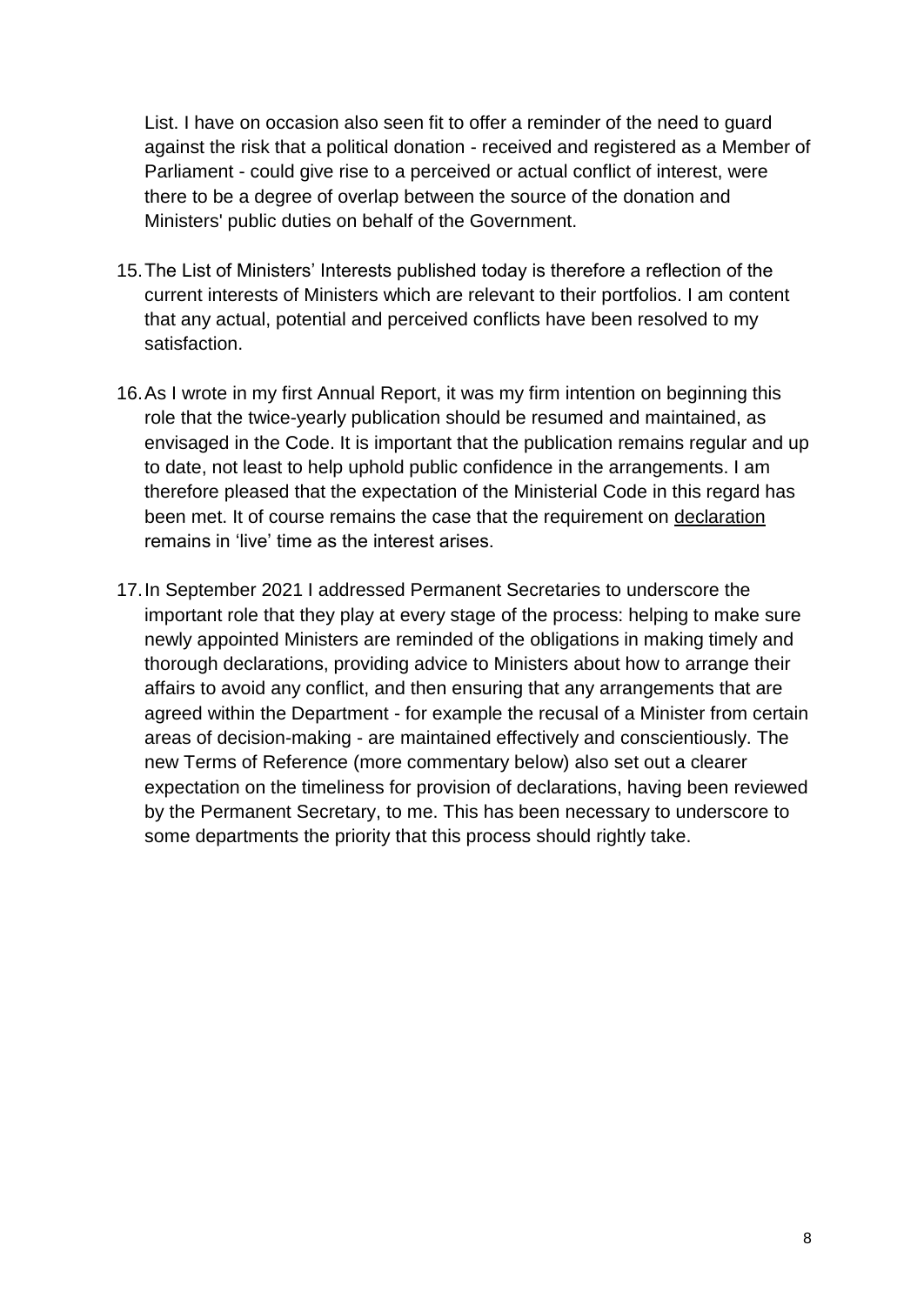# **2. Advice provided under the Ministerial Code**

18.The second core function of the Independent Adviser is to provide advice to the Prime Minister on adherence to the Ministerial Code. Under the arrangements which prevailed during the last year, my Terms of Reference stated that:

*Under the terms of the Ministerial Code (1.4): "If there is an allegation about a breach of the Code, and the Prime Minister, having consulted the Cabinet Secretary, feels that it warrants further investigation, he may ask the Cabinet Office to investigate the facts of the case and/or refer the matter to the independent adviser on Ministers' interests."* 

*Where, in the assessment of the Independent Adviser, he believes an allegation about a breach of the Code might warrant further investigation, he will raise the issue confidentially with the Prime Minister.* 

*The decision on whether a Minister remains in office after an investigation sits with the Prime Minister, as "the ultimate judge of the standards of behaviour expected of a Minister and the appropriate consequences of a breach of those standards" (1.6). The Prime Minister may ask the Independent Adviser for recommendations about the appropriate sanction where the Prime Minister judges there to have been a breach of those standards. These recommendations will remain confidential.<sup>1</sup>*

- 19.I have dealt with the question of changes to these Terms of Reference and the role of the Independent Adviser in Section 3.
- 20.Before commenting on my own work during the year, I should note a particular development that took place in relation to a previous Ministerial Code investigation. My first Annual Report included the findings of my predecessor, Sir Alex Allan, in relation to an investigation that took place during 2020 into allegations about the conduct of the Home Secretary.<sup>2</sup> As has been well documented, in November 2020 the Prime Minister, as the arbiter of the Code, having considered Sir Alex's advice and weighing up all the factors, determined that the Ministerial Code was not breached.<sup>3</sup>

-

<sup>1</sup> Cabinet Office (April 2021), *Terms of Reference for the Independent Adviser on Ministers' Interests,*  [https://www.gov.uk/government/publications/terms-of-reference-for-the-independent-adviser-on](https://www.gov.uk/government/publications/terms-of-reference-for-the-independent-adviser-on-ministers-interests)[ministers-interests](https://www.gov.uk/government/publications/terms-of-reference-for-the-independent-adviser-on-ministers-interests)

<sup>2</sup> Cabinet Office (May 2021), *Annual Report of the Independent Adviser on Ministers' Interests: May 2021,* [https://www.gov.uk/government/publications/annual-report-of-the-independent-adviser-on](https://www.gov.uk/government/publications/annual-report-of-the-independent-adviser-on-ministers-interests-may-2021)[ministers-interests-may-2021](https://www.gov.uk/government/publications/annual-report-of-the-independent-adviser-on-ministers-interests-may-2021)

<sup>3</sup> Cabinet Office (November 2020), *Ministerial Code investigation*, <https://www.gov.uk/government/news/ministerial-code-investigation>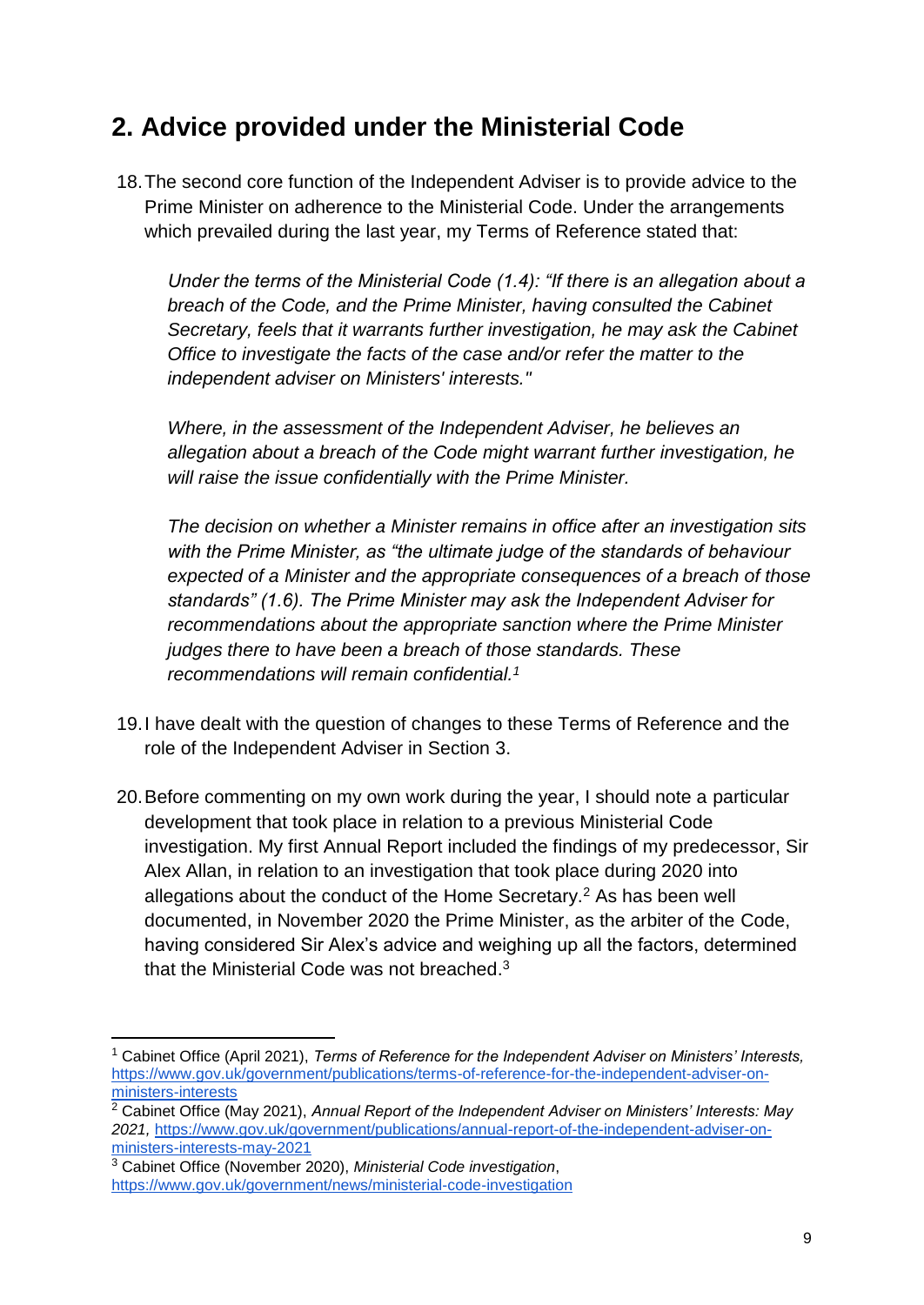- 21.During the course of 2021, the FDA union sought a judicial review of the Prime Minister's decision, arguing that the Prime Minister had misinterpreted paragraph 1.2 of the Ministerial Code and thereby misdirected himself in reaching his decision. The Government defended this claim, arguing that decisions of the Prime Minister in relation to the Ministerial Code are non-justiciable - that is, not able to be judicially reviewed by the courts - and that, in any event, the Prime Minister had not misinterpreted the Code.
- 22.The High Court agreed with the Government that the Prime Minister had not misinterpreted the relevant part of the Code, ruling that:

*"The question for this court is whether the Prime Minister proceeded on the basis that conduct would not fall within the description of bullying within paragraph 1.2 of the Ministerial Code if the person concerned was unaware of, or did not intend, the harm or offence caused. Reading the statement as a whole, and in context, we do not consider that the Prime Minister misdirected himself in that way." <sup>4</sup>*

23.On whether or not such decisions were justiciable the High Court judgment was as follows:

.

-

*"We turn then to the particular reasons why it is said that the interpretation of those words is not justiciable. We accept that the Ministerial Code has no statutory basis but that of itself is not conclusive. We accept that the interpretation of parts, perhaps most, of the provisions of the Ministerial Code would not be justiciable because they involve political matters (such as references to collective Cabinet responsibility) or ministerial relations with Parliament. Such matters are intended to be subject to the judgement of the Prime Minister not the courts. But it does not follow that all parts of the Ministerial Code should be treated as non-justiciable. Such an approach would be inconsistent with the need to focus not on the source but on the particular subject-matter." ... "We recognise that in certain instances, a dispute about the interpretation of something in the Ministerial Code may be so closely connected with a decision to dismiss or retain a minister that it may not be possible to separate out the issue of interpretation from the position of the minister. In those circumstances, the dispute may not be justiciable. But that is not this case. This case concerns the question of whether the Prime Minister has mis-interpreted the Ministerial Code by interpreting the words in paragraph 1.2 as not including conduct which is offensive where the* 

<sup>4</sup> High Court of Justice, Queen's Bench Division, Divisional Court (December 2021), *Approved Judgment: R (FDA) v Prime Minister,* [https://www.judiciary.uk/wp-content/uploads/2021/12/FDA-v-](https://www.judiciary.uk/wp-content/uploads/2021/12/FDA-v-Prime-Minister-judgment-061221.pdf)[Prime-Minister-judgment-061221.pdf](https://www.judiciary.uk/wp-content/uploads/2021/12/FDA-v-Prime-Minister-judgment-061221.pdf)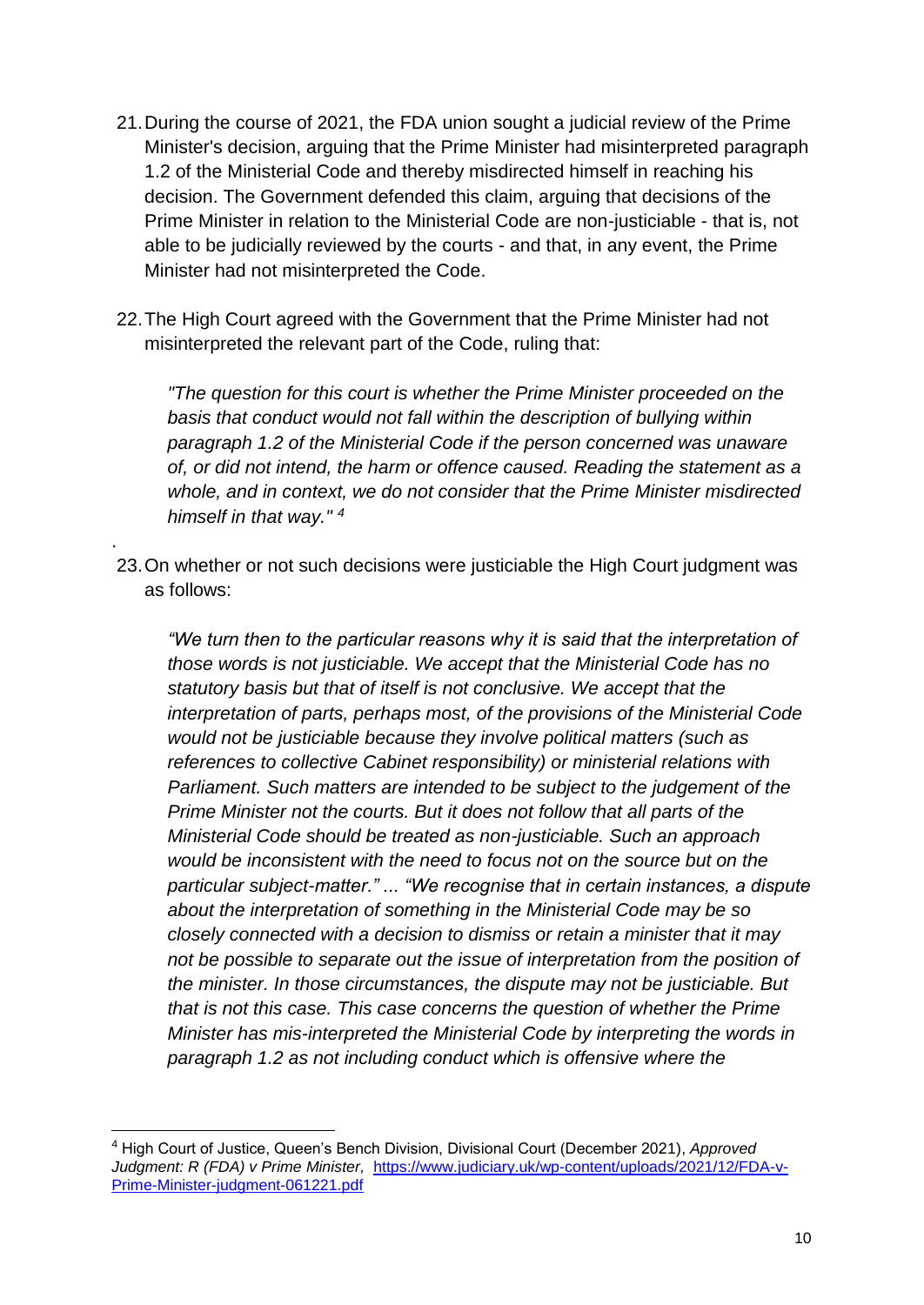*perpetrator was unaware of, or did not intend to cause, upset or offence. We are satisfied that that particular issue is justiciable." <sup>5</sup>*

24.The Court found that most of the Code - for example those parts of the Code which dealt with inherently political questions - are matters solely for the Prime Minister and not the courts. I note the Government's position - restated in its recently published policy statement<sup>6</sup> - that the Code and its application should be a matter solely for the Executive. I have nonetheless reflected on the implications of this judgment for the work of the Independent Adviser. It has always been the case that, irrespective of the ability of such decisions to be reviewed by the courts, the work of the Independent Adviser should in any event adopt fair and reasonable processes which are proportionate to the circumstances at hand, and that these should keep in mind relevant principles of public law. That being so, I do not think that the judgment should hold particular consequences for the work of the Independent Adviser.

#### *Allegations about breaches of the Code*

- 25.During the course of the year a number of allegations have been made publicly about potential breaches of the Code. I have also received correspondence from Members of Parliament and others in connection with such allegations. I have sought to treat such correspondence carefully on its merits, whilst at the same time seeking to avoid being drawn into what may appear to be more political exchanges.
- 26.The Ministerial Code is clear (at paragraph 1.6) that *"Ministers are personally responsible for deciding how to act and conduct themselves in the light of the Code and for justifying their actions and conduct to Parliament and the public".* This is an important part of the Code, which responds directly to the fundamental constitutional principle of the democratic accountability of Ministers. The Code provides for a serious allegation to be investigated independently. However, in a large number of cases the appropriate initial response when a concern is raised about conduct under the Code, is for a Minister - or the Government on behalf of the Minister - to respond to such concerns with an account of their actions and conduct, and very often that provides sufficient explanation to allow an issue to be resolved.
- 27.As an example of this process working in practice, in November 2021 certain concerns were raised, both publicly and with me directly, about the perceived

-

<sup>5</sup> High Court of Justice, *Approved Judgment: R (FDA) v Prime Minister.* 

<sup>6</sup> Cabinet Office (May 2022), *Statement of government policy: standards in public life*, [https://www.gov.uk/government/publications/revisions-to-the-ministerial-code-and-the-role-of-the](https://www.gov.uk/government/publications/revisions-to-the-ministerial-code-and-the-role-of-the-independent-adviser-on-ministers-interests/statement-of-government-policy-standards-in-public-life)[independent-adviser-on-ministers-interests/statement-of-government-policy-standards-in-public-life](https://www.gov.uk/government/publications/revisions-to-the-ministerial-code-and-the-role-of-the-independent-adviser-on-ministers-interests/statement-of-government-policy-standards-in-public-life)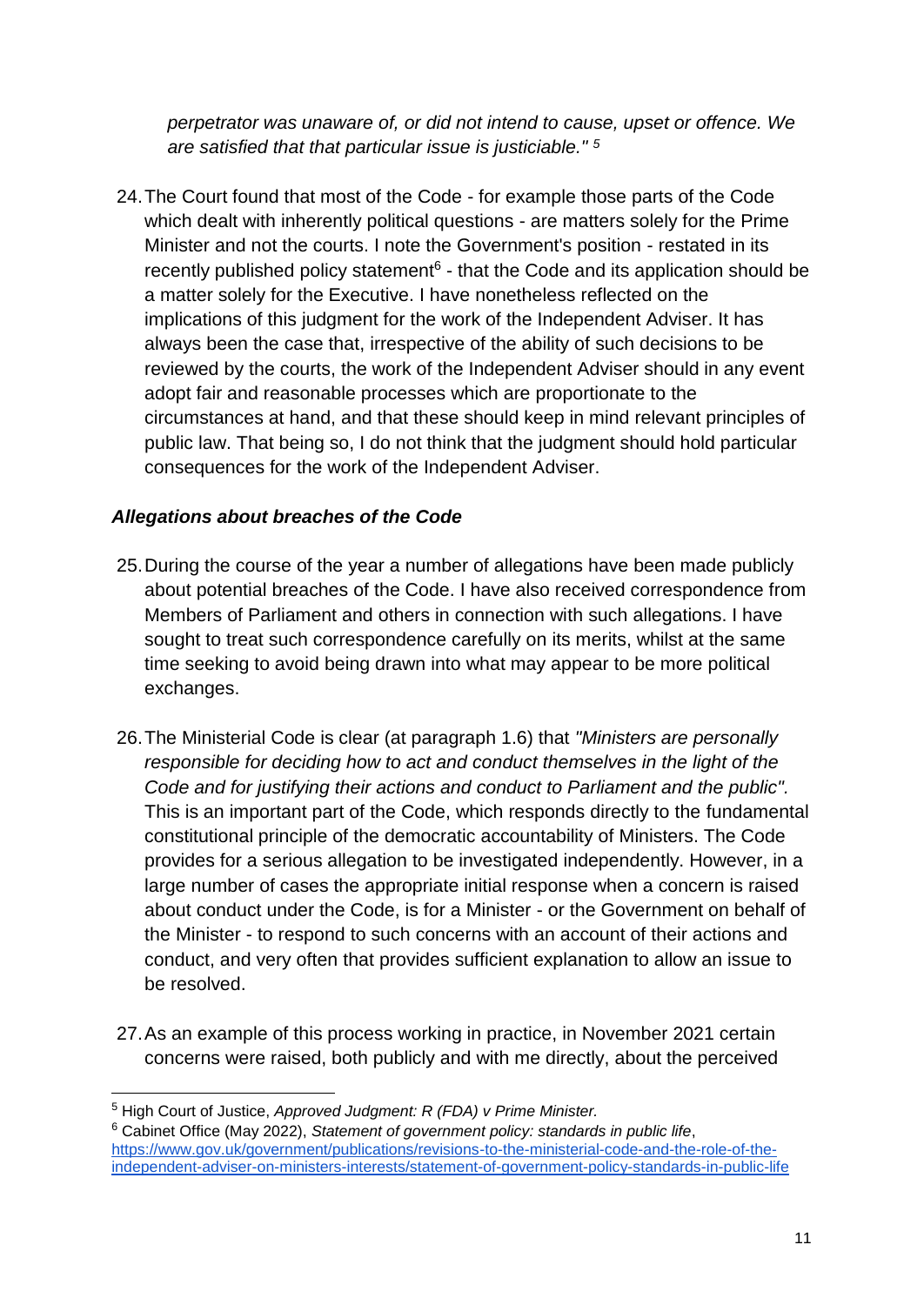actions of the Secretary of State for Transport in relation to the 'General Aviation' sector. In response to these allegations, the Minister for Aviation provided a full account which set out publicly the Government's policy in relation to the sector and addressed the concerns that had been raised. I was provided with this account and judged in light of that account being provided that the provisions of the Ministerial Code that had been cited were not engaged.

- 28.Under the prevailing Terms of Reference, where I believe that an allegation about a breach of the Code might warrant further investigation, I am able to raise the issue confidentially with the Prime Minister. Because such discussions are confidential, I am not in a position to provide commentary on them. I would, however, point to the Prime Minister's evidence to the Liaison Committee in November 2021<sup>7</sup> in which he provided an example of this process working in practice. In that evidence the Prime Minister gave an explanation of the circumstances which gave rise to the Business Secretary writing to the Parliamentary Commissioner for Standards to apologise for certain comments that he had made in a broadcast interview. As the Prime Minister has noted, this was an example of a case that I discussed with him and which was resolved to his and my satisfaction without the need for further action.
- 29.There have been no occasions during the last year in which my advice on the initiation of an investigation has been rejected by the Prime Minister.

#### *Matters on which I have provided advice to the Prime Minister*

- 30.Under the Terms of Reference which prevailed during the last year, where a matter has been referred to me to provide advice, I may require that, at the conclusion of that work, my advice to the Prime Minister is published in a timely manner.
- 31.During the last year there have been two occasions on which I have provided such advice to the Prime Minister, and in each case my advice has been published in line with the Terms of Reference.

#### *Advice in relation to the Prime Minister*

32.In December 2021, I exchanged letters with the Prime Minister following the publication earlier that month of the Electoral Commission's investigation into the recording and reporting by the Conservative Party of certain transactions relating to the refurbishment of the residence at 11 Downing Street. In particular, the fresh disclosure through that report of messages between the Prime Minister and

<sup>-</sup><sup>7</sup> House of Commons (November 2021), *Liaison Committee: Oral Evidence from the Prime Minister, HC 835,* <https://committees.parliament.uk/oralevidence/3007/default/>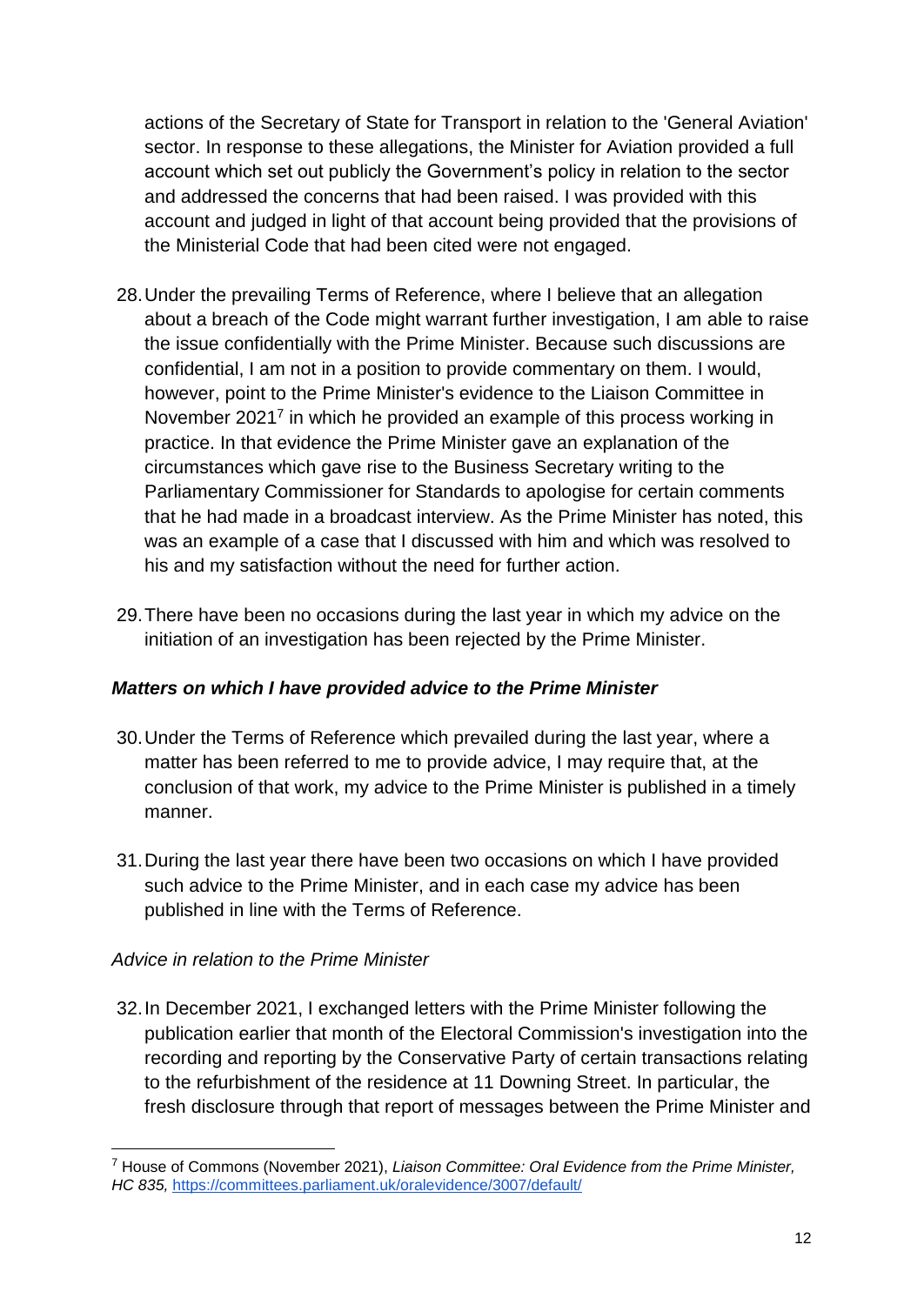Lord Brownlow of Shurlock Row, which had not previously been disclosed to me, caused me to test my earlier conclusions.

- 33.My subsequent advice to the Prime Minister was contained in the annex to my letter of 17 December 2021. I concluded that the newly disclosed information did not alter my fundamental assessment that no conflict (or reasonably perceived conflict) arose as a result of the interests created by the payment, although I noted that, had I been in possession of that information, a number of my original conclusions may have required further examination or qualification. I also expressed my concerns about the circumstances which had given rise to this failure to disclose information, which I considered highly material to my enquiries.
- 34.The Prime Minister responded to that letter on 21 December 2021, offering his apologies and setting out his thoughts on the specific points that had been raised in my letter. I welcomed the Prime Minister's expressed intention to fortify the role of the Independent Adviser and agreed to embark on discussions with a view to bringing such changes into effect. I address the outcome of this work in Section 3 of this annual report.
- 35.The correspondence was published, in line with the Terms of Reference, on 6 January 2022.<sup>8</sup>

#### *Advice in relation to the Chancellor of the Exchequer*

36.On 10 April 2022, following a request from the Chancellor of the Exchequer, the Prime Minister asked me to review the Chancellor's previous declarations of interests, and to provide advice on the Chancellor's adherence to the Ministerial Code. I provided that advice to the Prime Minister on 26 April 2022, and it was published the next day.<sup>9</sup> As recorded in my advice, I concluded that the requirements of the Ministerial Code had been adhered to by the Chancellor.

## *Ongoing work*

-

37.On 23 January 2022, following claims made publicly by a former Minister, Nusrat Ghani MP, about events related to her departure from Government in February

<sup>8</sup> Cabinet Office (December 2021), *Advice from the Independent Adviser on Ministers' Interests, December 2021*,

[https://www.gov.uk/government/publications/advice-from-the-independent-adviser-on-ministers](https://www.gov.uk/government/publications/advice-from-the-independent-adviser-on-ministers-interests-december-2021)[interests-december-2021](https://www.gov.uk/government/publications/advice-from-the-independent-adviser-on-ministers-interests-december-2021)

<sup>9</sup> Cabinet Office (April 2022), *Advice from the Independent Adviser on Ministers' Interests about the Chancellor of the Exchequer's outside interests,* [https://www.gov.uk/government/publications/advice](https://www.gov.uk/government/publications/advice-from-the-independent-adviser-on-ministers-interests-about-the-chancellor-of-the-exchequers-outside-interests)[from-the-independent-adviser-on-ministers-interests-about-the-chancellor-of-the-exchequers-outside](https://www.gov.uk/government/publications/advice-from-the-independent-adviser-on-ministers-interests-about-the-chancellor-of-the-exchequers-outside-interests)**[interests](https://www.gov.uk/government/publications/advice-from-the-independent-adviser-on-ministers-interests-about-the-chancellor-of-the-exchequers-outside-interests)**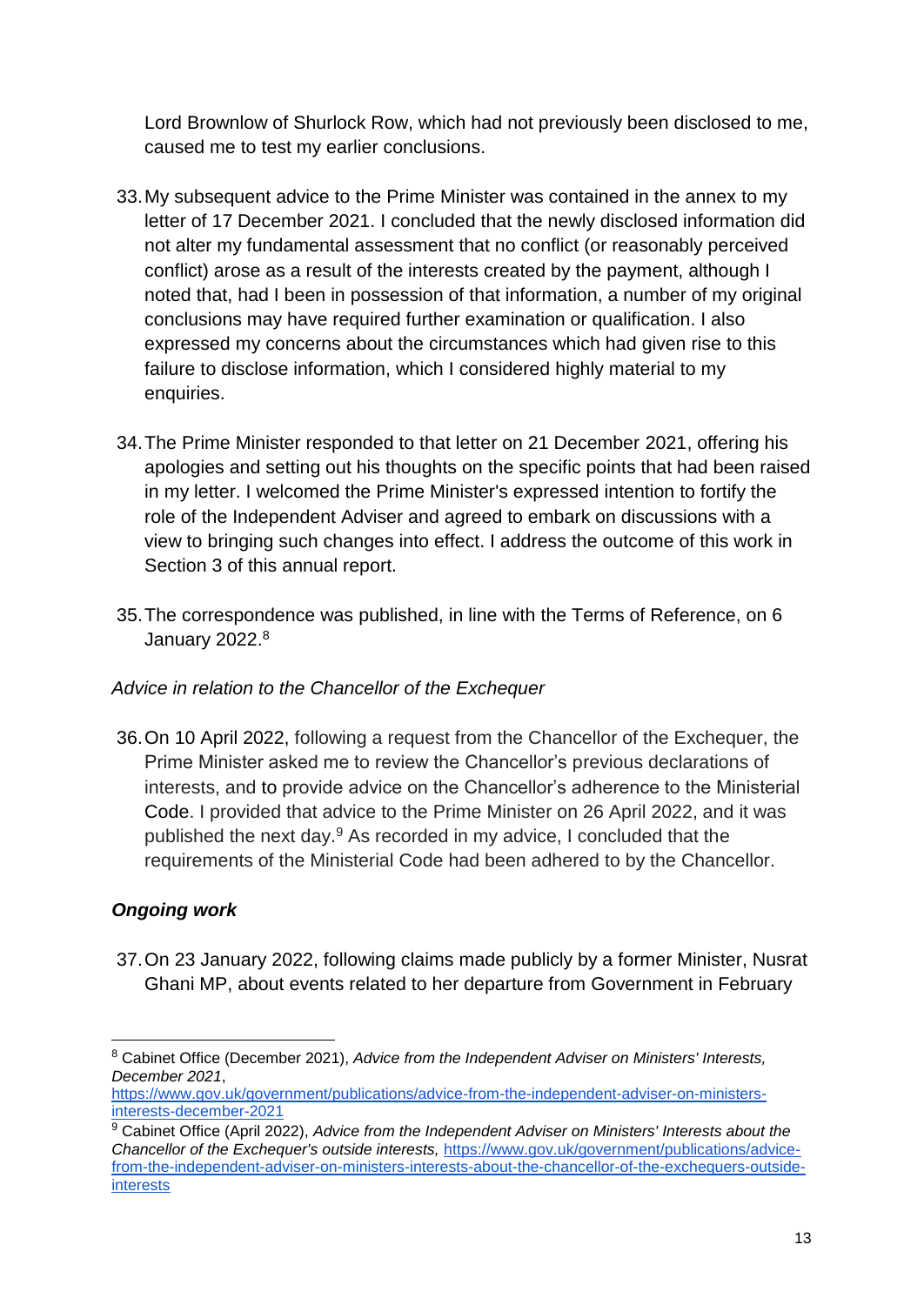2020, I was asked by the Prime Minister to carry out an investigation to seek to establish the facts.

- 38.The investigation is being conducted in line with my Terms of Reference and paragraph 1.4 of the Ministerial Code. At the conclusion of the investigation I will provide my advice to the Prime Minister and, in line with my Terms of Reference, I would expect that advice then to be published.
- 39.I will continue to work with care to ensure that the investigation is completed as soon as possible, within the inevitable constraints imposed by the need for thoroughness and due process.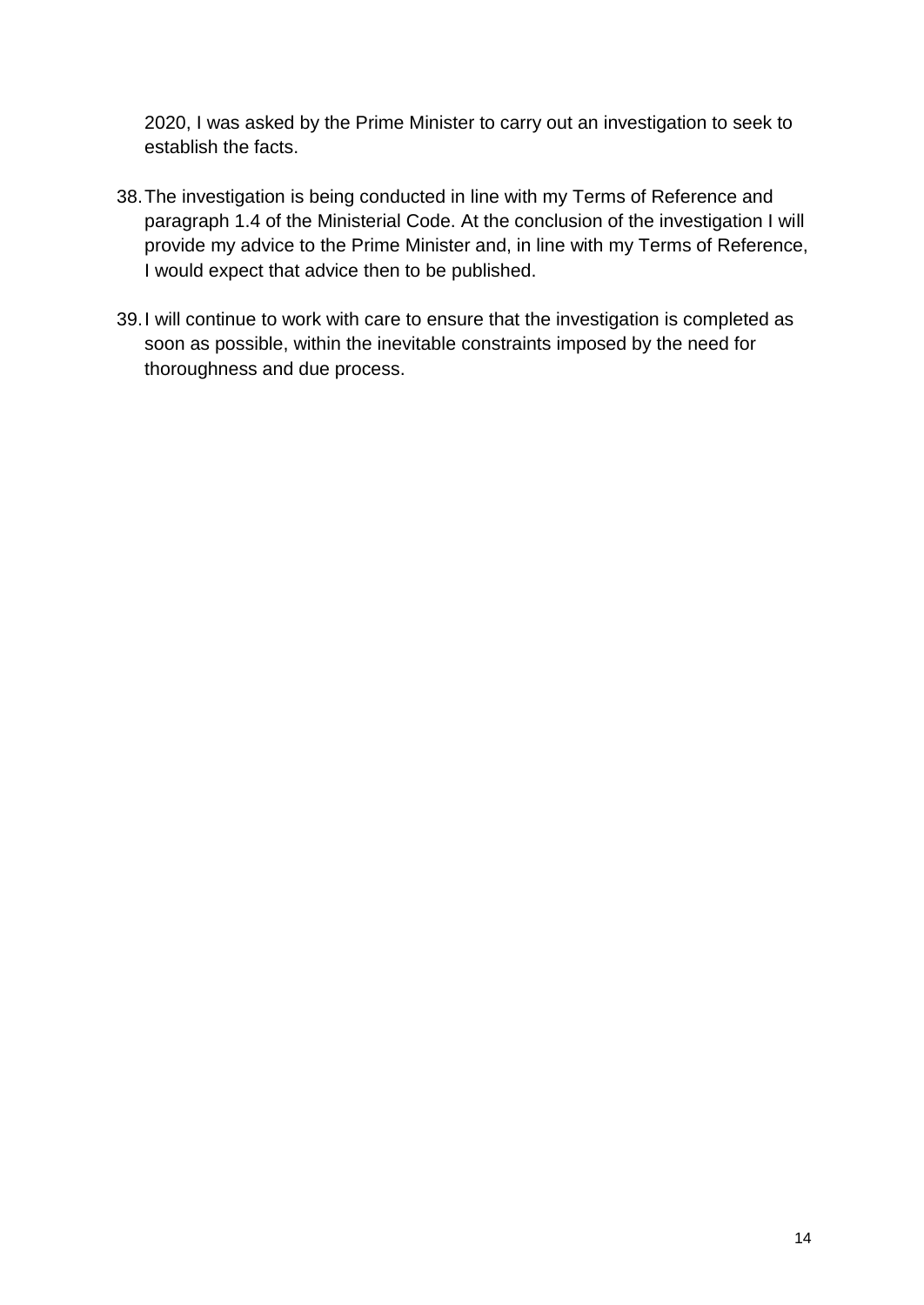# **3. Reform of the role of Independent Adviser**

- 40.At the time of my appointment to the office of Independent Adviser on Ministers' Interests in April 2021, I was able to offer some immediate reflections on the post. As a result of these reflections, and taking into account some of the recommendations that had at that point been made separately by the Committee on Standards in Public Life, the Prime Minister and I agreed changes to my Terms of Reference which, while incremental, were nonetheless substantive and important measures to enhance the degree of independence of the post.
- 41.In summary, the changes to the Terms of Reference were:
	- To give the Independent Adviser the explicit authority confidentially to advise the Prime Minister on the initiation of investigations.
	- To make it explicit that, where matters had been referred to the Independent Adviser, the Independent Adviser may require that his advice to the Prime Minister be published in a timely manner.
	- To reflect that there should be a range of potential outcomes if a breach of the Code is determined to have occurred, and that the Independent Adviser should have a role in making confidential recommendations to the Prime Minister about the appropriate sanction in such circumstances.
- 42.A full account of the changes to the Terms of Reference was provided in a letter from the Prime Minister to the Chair of the Committee on Standards in Public Life, Lord Evans of Weardale.<sup>10</sup> The letter also confirmed, in response to recommendations from the Committee, that appointment to the office of Independent Adviser should be for a non-renewable five-year term, and that the Independent Adviser would be supported by civil servants who, bound by the Civil Service Code, act under the Adviser's direction and report to him.
- 43.Shortly after my appointment, I gave evidence to the Public Administration and Constitutional Affairs Committee. In that evidence I underlined the importance of maintaining public confidence in the arrangements which seek to uphold standards in Government, drawing the direct link between that public confidence and the perceived independence of the role.
- 44.I explained to the Committee my view that the new Terms of Reference, which represented the first revision in over a decade, should be put to work before seeing if they needed to be developed further. I also made a similar point in my

-

<sup>10</sup> Committee on Standards in Public Life (April 2021), *Correspondence between the Prime Minister and Lord Evans on the Independent Adviser on Ministers' Interests,*  [https://www.gov.uk/government/publications/correspondence-between-the-prime-minister-and-lord](https://www.gov.uk/government/publications/correspondence-between-the-prime-minister-and-lord-evans-on-the-independent-adviser-on-ministers-interests)[evans-on-the-independent-adviser-on-ministers-interests](https://www.gov.uk/government/publications/correspondence-between-the-prime-minister-and-lord-evans-on-the-independent-adviser-on-ministers-interests)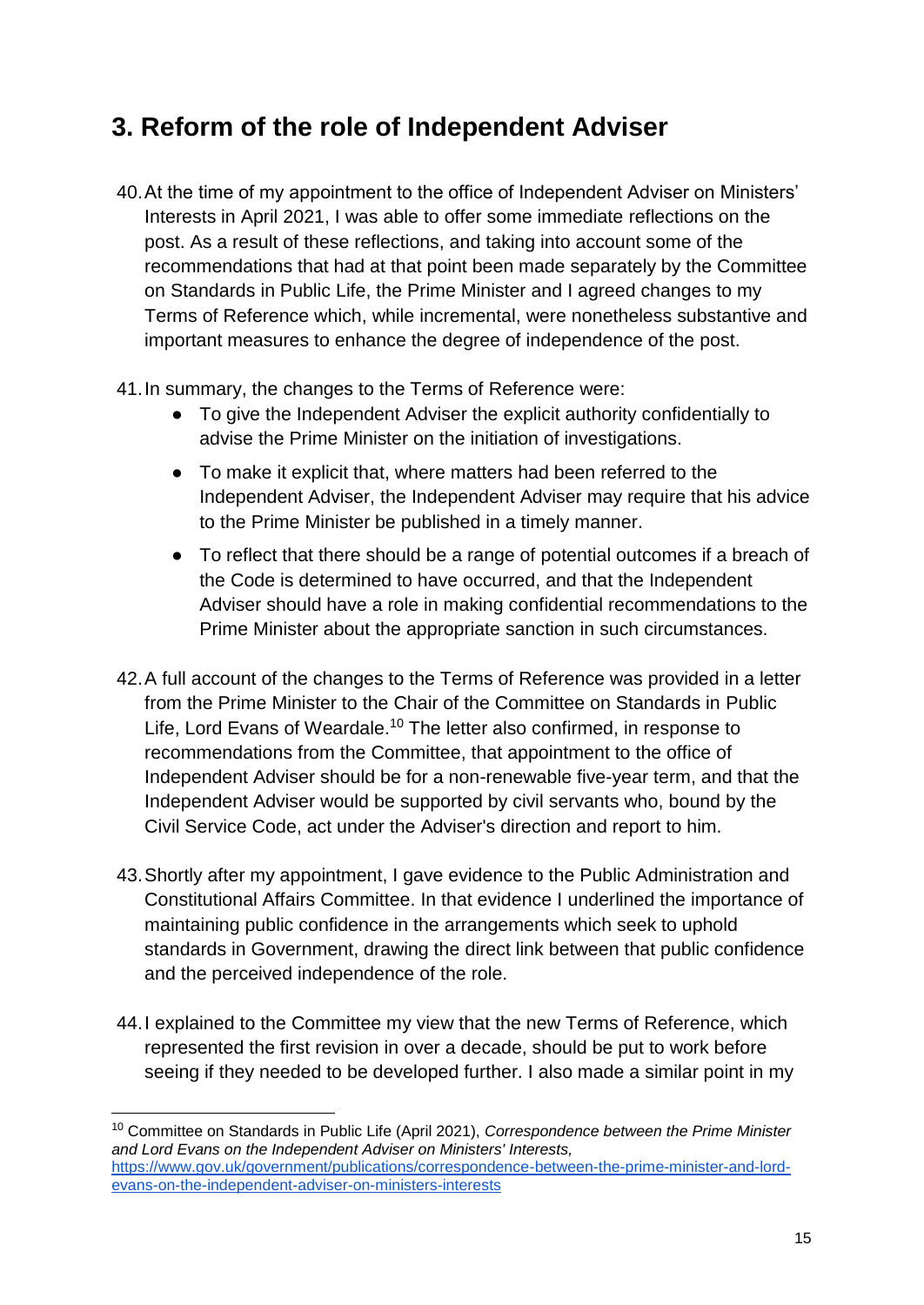first Annual Report, in which I acknowledged the many calls for the Independent Adviser to have his or her own powers to initiate investigations. Such a power was and is articulated by many as being an essential component of a truly independent adviser. As I said then, I recognised the arguments for such an approach, but wished to work within the new Terms of Reference and to reflect on their operation before drawing any conclusions about the necessity of further changes.

- 45.A year having now elapsed, I feel able to draw certain conclusions about the sufficiency of those changes. Together with my wider reflections on the role, those conclusions have informed my discussions with the Government. They are reflected, at least in part, by the recent announcement by the Government of further changes to the role of Independent Adviser.
- 46.Before addressing the Government's recent proposals, I should note my belief that a number of the changes made in April 2021 have worked well.
	- i. The additional clarity about my ability to require that the advice I provide be published in a timely manner has, I believe, been valuable. I have encountered no resistance to timely publication within Government and have, so far, had no call to use this power to require it. It has, nonetheless, sent an important signal about the independence of the role and I have been grateful to have such a provision written into the Terms of Reference.
	- ii. I have welcomed the recognition that minor breaches of the Ministerial Code could be dealt with fairly and proportionately by action short of requiring a Minister's resignation or dismissal. I believe this recognition together with the specific role for the Independent Adviser in providing confidential advice to the Prime Minister on potential sanctions - has helped to strengthen the Ministerial Code. As I noted in my first annual report, the Code itself leaves room for interpretation, it is a mixture of broad principles, guidance and procedures. These range from narrow operational matters to very important aspects of integrity. I think it is important - for the effective running of Government, as well as for trust and confidence in the Code itself - that there be a proportionate approach to dealing with breaches.
	- iii. I have also found that the mechanism under which I may provide confidential advice to the Prime Minister about the initiation of an investigation has - within its own limits - worked reasonably effectively. As I have noted in Section 2, there have been no occasions during the year in which my advice on the initiation of an investigation has been rejected by the Prime Minister. Moreover, I have welcomed the additional degree of close working between Prime Minister and Independent Adviser which has been created by the revised terms of reference.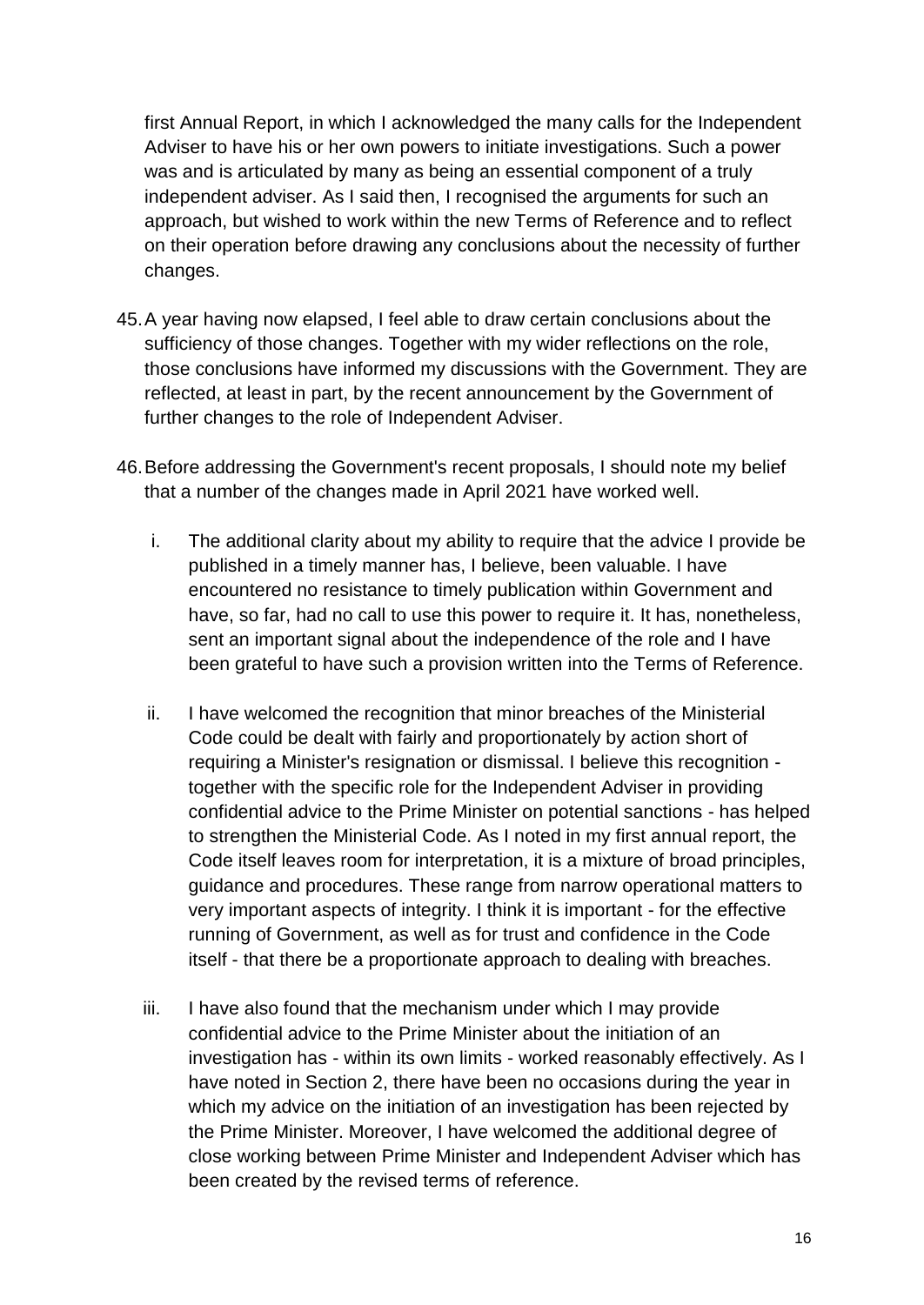- 47.In November 2021, the Committee on Standards in Public Life published its report *Upholding Standards in Public Life*, which represented the culmination of its broad-based *Standards Matter 2* Review.<sup>11</sup> The Committee made a number of recommendations to the Prime Minister, including about the Ministerial Code, and the role of the Independent Adviser. Among the recommendations were that the Ministerial Code and the role of Independent Adviser should be placed on a statutory footing; that the Independent Adviser should be able to initiate investigations into breaches of the Ministerial Code, and should have the authority to determine whether a breach had occurred; that the Independent Adviser should be consulted on any revision of the Ministerial Code; and that the Code itself should be reconstituted solely as a code of conduct on ethical standards that should also detail the range of sanctions that a Prime Minister may decide to issue in the event that a breach of the Code occurred.
- 48.Recommendations are made by the Committee on Standards in Public Life to the Prime Minister, and it is not my role as Independent Adviser to offer a response to, or commentary on, the Committee's recommendations. That response is properly for the Prime Minister and the Government to make. The Committee's recommendations having been made in November, however, they inevitably provided part of the backdrop against which discussions between myself and the Prime Minister have taken place in recent months.
- 49.Those discussions followed my exchange of letters with the Prime Minister shortly before Christmas.<sup>12</sup> I have referred to the circumstances which led to this exchange in Section 2 of this report. In my letter of 17 December I expressed my concern that the progress made since my appointment to restore public confidence, by re-establishing the regular reporting cycle, and implementing the revised Terms of Reference, should be put at risk by a failure to meet the standards of disclosure expected in that specific case, and with that a failure to show due care for the role of the Independent Adviser.
- 50.In response, the Prime Minister proposed two specific steps to strengthen the office of Independent Adviser, namely directing the Cabinet Office to provide more dedicated support from officials as part of the Independent Adviser's secretariat; and second, a commitment to put in places measures - whether by way of Instruction to Ministers, Ministerial Code or clearer legal instrument - that would give effect to the Prime Minister's commitment that the Independent Adviser should be afforded the highest standards of support and attention,

<sup>-</sup><sup>11</sup> Committee on Standards in Public Life (November 2021), *Upholding Standards in Public Life - Published Report,* [https://www.gov.uk/government/publications/upholding-standards-in-public-life](https://www.gov.uk/government/publications/upholding-standards-in-public-life-published-report)[published-report](https://www.gov.uk/government/publications/upholding-standards-in-public-life-published-report)

<sup>12</sup> Cabinet Office, *Advice from the Independent Adviser on Ministers' Interests, December 2021*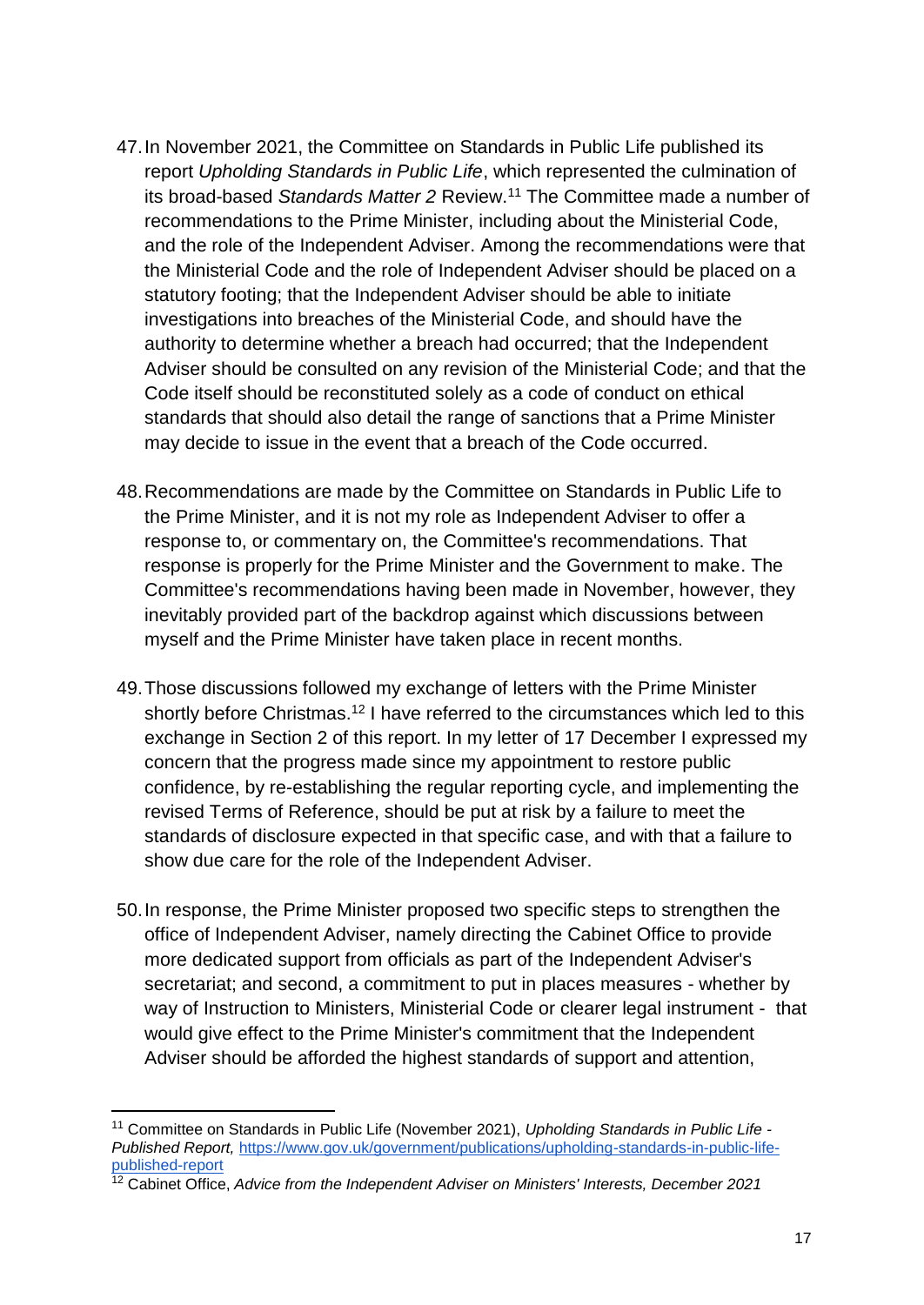including access to all information considered necessary and prompt, full answers to any questions that the Independent Adviser may pose.

- 51.The Prime Minister also referenced the fact that he was carefully considering the recommendations of CSPL and others in relation to the remit of the Independent Adviser and Ministerial Code and suggested that discussions take place early in 2022.
- 52.I welcomed these measures, and wrote on 23 December that, taking these efforts together, I would expect in this annual report "*to be able to describe the role of Independent Adviser in terms of considerably greater authority, independence and effect, consistent with the ambitions for the office that you have set out."*
- 53.Over the last five months, that work has duly taken place. The Government, on 27 May, published a policy statement, as well as revisions to the Ministerial Code and the Terms of Reference for the office of Independent Adviser<sup>13</sup>. A revised and clearer Terms of Reference, accompanied by references in the Ministerial Code, represents a greater formalisation of the office of Independent Adviser, albeit neither are a legal instrument and therefore do not create any formal powers or duties. I offer my response to the substance of the Government's changes below.

## *Additional support for the office of Independent Adviser*

- 54.One of the specific steps set out by the Prime Minister to strengthen the office of Independent Adviser was to direct the Cabinet Office to provide more dedicated support from officials. Previously, the officials who supported the work of Independent Adviser carried out that work alongside other responsibilities within the Cabinet Office. I therefore welcome that the office of Independent Adviser will now be supported by a dedicated secretariat function, led by a senior civil servant and comprising three other members of staff.
- 55.I believe these changes, while moderate in scope, are important for the independence of the office. They create a greater delineation between, on the one hand, the work of the Independent Adviser within Government and, on the other, the work of the Government itself. The civil servants who work as part of the secretariat do so under my direction, not the direction of Ministers - in line with footnote 2 of the Civil Service Code, and are of course bound by the Civil Service Code itself.

<sup>-</sup><sup>13</sup> Cabinet Office, *Statement of government policy: standards in public life*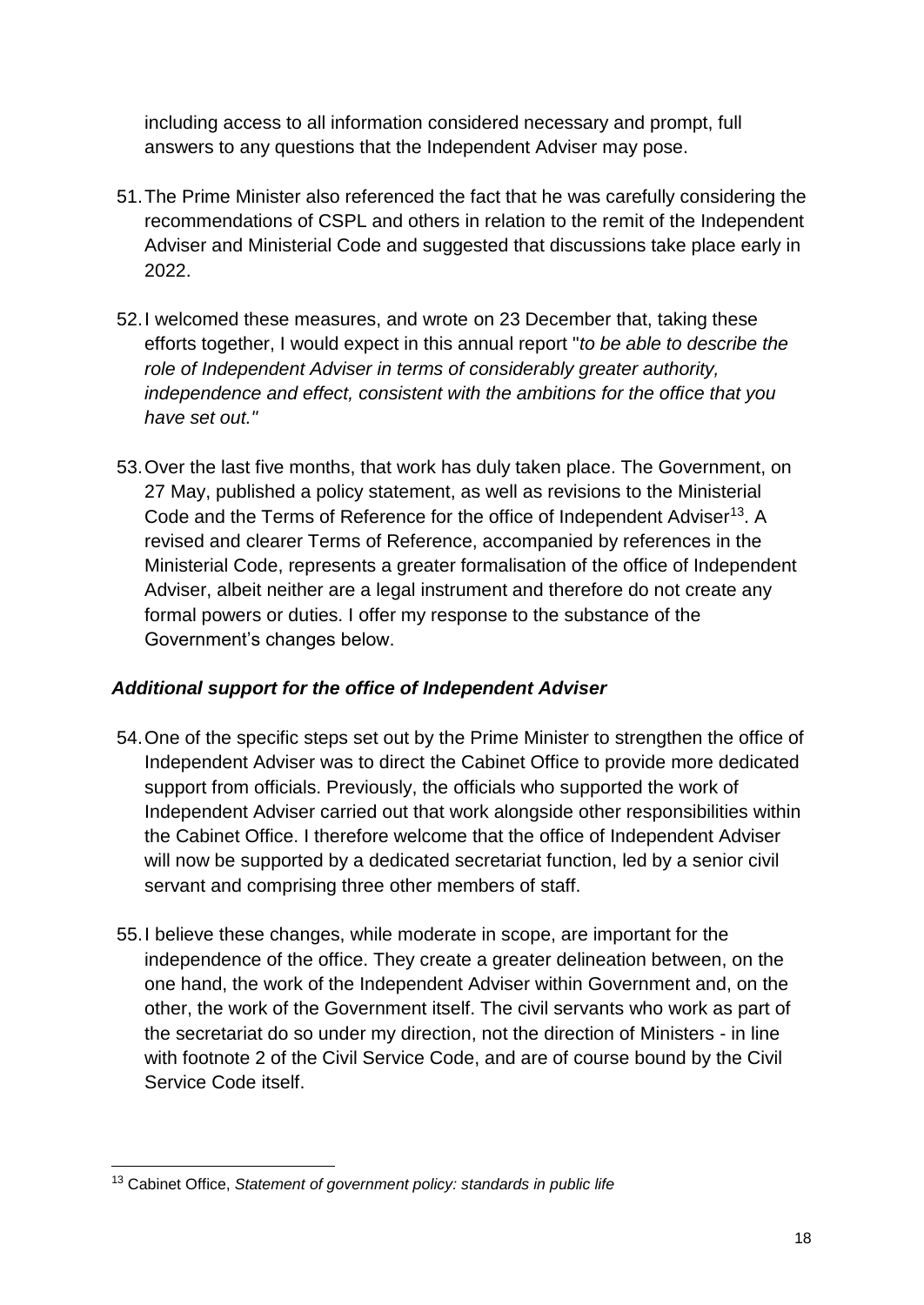56.The delineation and formalisation of the office of the Independent Adviser is also enhanced by the creation of its own online presence, which will allow documents and publications relating to the Independent Adviser to be collated in one place and more easily visible to the public.

## *Responsibility on all Ministers*

- 57.The second specific step proposed by the Prime Minister, was to implement his commitment that the Independent Adviser should be afforded the highest standards of support and attention. The Prime Minister has ultimately chosen to deliver that through a change to the Ministerial Code. The updated Code now includes on its face the Prime Minister's expectation that Ministers *"should provide the Independent Adviser with all information reasonably necessary in order to discharge the responsibilities of the office"*.
- 58.While I have generally found that such information is readily forthcoming and that Ministers take seriously their responsibilities to engage thoroughly and attentively with the work of the Independent Adviser, I believe it is nonetheless important to have this expectation unambiguously spelled out and gladly accept its inclusion in the updated Code.

### *Initiation of investigations*

- 59.In many respects the biggest material change that has arisen from my discussions with the Government during the first half of 2022 has been the change to the arrangements by which investigations may be initiated.
- 60.As I referenced in paragraph 44, the power of the Independent Adviser to initiate an investigation under the Ministerial Code without having to wait for the matter in question to be referred to them by the Prime Minister has taken on a particular significance in the debate about the standards in public life and of the Ministerial Code in particular.
- 61.The changes made in April 2021 went some way towards meeting those calls. As noted in paragraph 46(iii) above, there have been no occasions during the year in which my advice on the initiation of an investigation has been rejected by the Prime Minister and indeed the the arrangements were further fortified by the Prime Minister's comments at the Liaison Committee in November that he thought it highly unlikely that he would, in any circumstances, disagree with such advice.<sup>14</sup>

<sup>-</sup><sup>14</sup> House of Commons, *Liaison Committee: Oral Evidence from the Prime Minister, HC 835*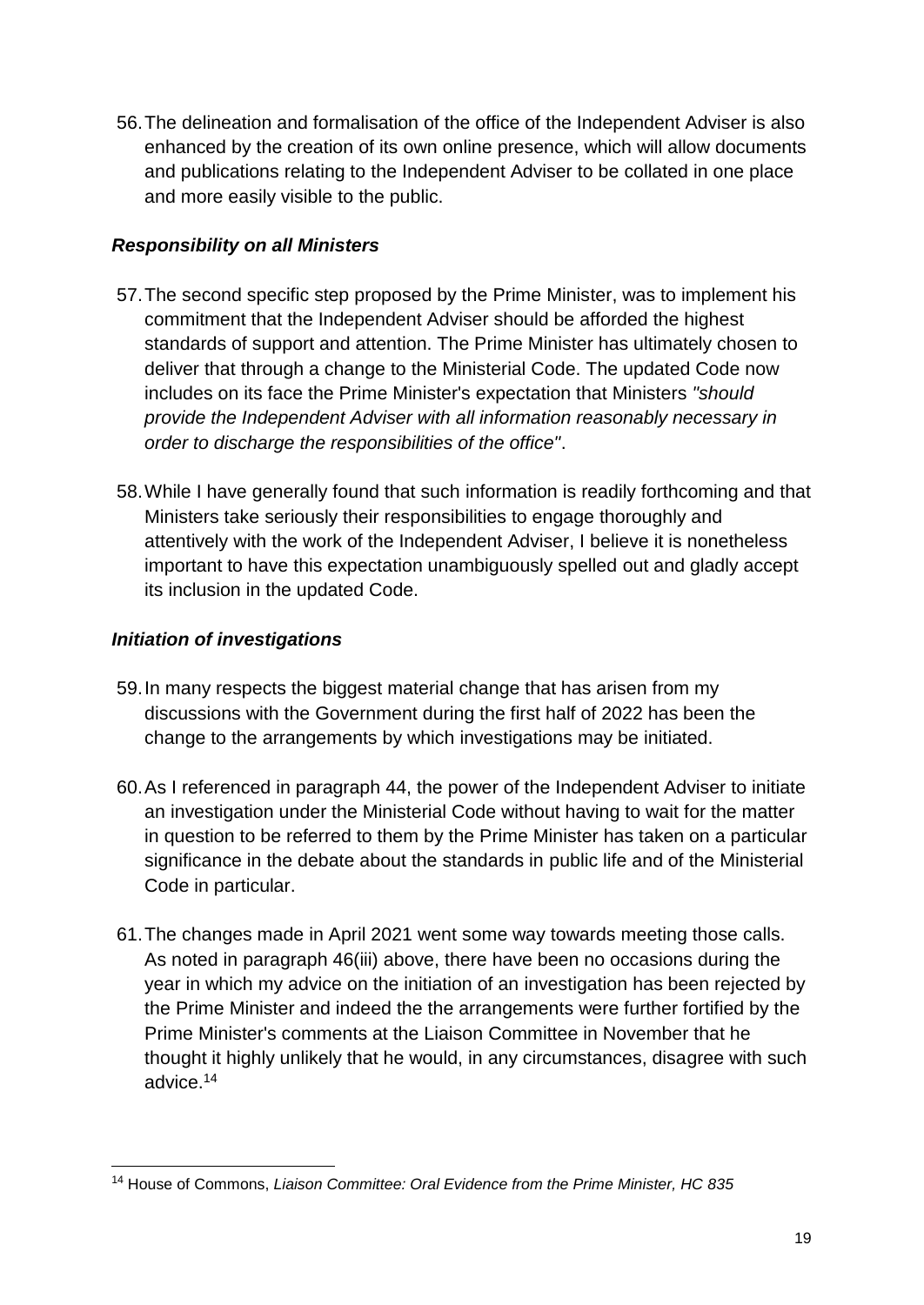- 62.Despite these positive developments, it became increasingly clear to me over the course of the year that the prevailing arrangements still remained insufficiently independent to be able to command the confidence of the public. From the perspective of the average member of the public, who must look upon the arrangements from the outside and may see a system which relies too much on self-regulation, I can understand some of that scepticism.
- 63. Equally, I understand and respect the Government's desire to retain a role for the Prime Minister in such decision-making, consistent with his accountability for these issues as the head of a democratically elected Government.
- 64.The changes announced by the Government and written into the updated Ministerial Code represent an important step in allowing the Independent Adviser to initiate investigations.
- 65.Under the new provisions, written into the Ministerial Code and the Terms of Reference:

*"Where the Independent Adviser believes that an alleged breach of the Code warrants further investigation and that matter has not already been referred to him, he may initiate an investigation. Before doing so, the Independent Adviser will consult the Prime Minister who will normally give his consent. However, where there are public interest reasons for doing so, the Prime Minister may raise concerns about a proposed investigation such that the Independent Adviser does not proceed. In such an event, the Independent Adviser may still require that the reasons for an investigation not proceeding be made public unless this would undermine the grounds that have led to the investigation not proceeding."*

66.Under such provisions, I believe that the Independent Adviser should feel empowered to initiate an investigation. That the Independent Adviser should consult the Prime Minister at the beginning of such a process is appropriate, given the Prime Minister's responsibilities. In the event that the Prime Minister raised concerns about a particular investigation, as Independent Adviser I would be able to respond to those. If they were such that did not proceed with the investigation, the power to be able to require that the reasons for such a decision be made public represents an important safeguard by which the Prime Minister may be held accountable.

#### *Advising on changes to the Ministerial Code*

67.The Government has also written into my Terms of Reference, that - as recommended by the Committee on Standards in Public Life - the Independent Adviser should be consulted on changes to the Ministerial Code. The